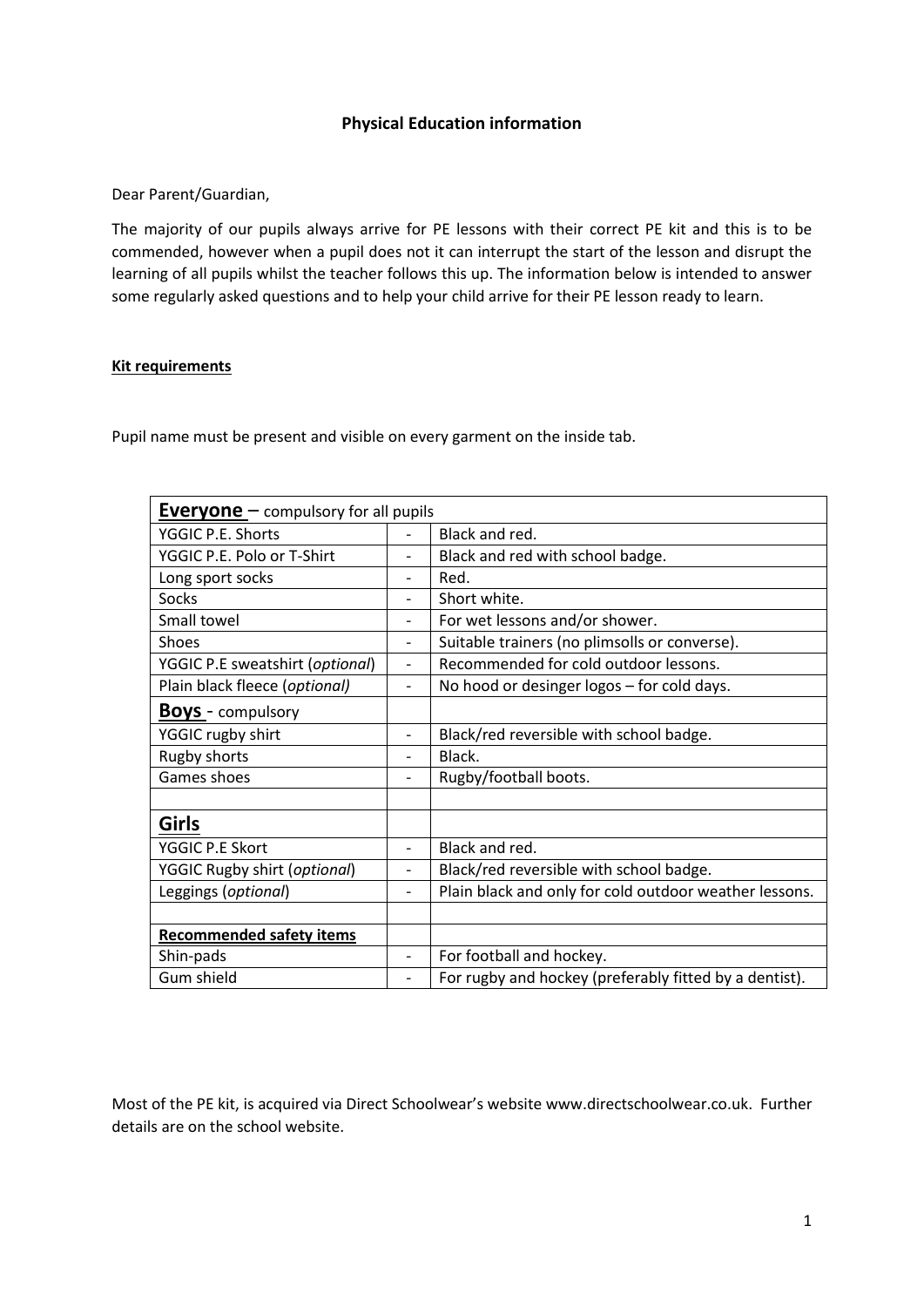Throughout the year the weather plays a large part in the PE lessons that we teach. Students will regulary have one indoor and one outdoor lesson per week. Students will go outside for their outdoor lessons – wind, rain or shine - and should dress accordingly. We would encourage students to wear warm clothing under their PE kit. Thin long sleeve tops ('skins') are acceptable, providing the top layer is the YGGIC PE kit. If a student wears a 'base layer' with their short sleeve t-shirt it must be the same colour as their polo-shirt that is either black or red. Students are not allowed to wear tights or 'hoodies' for PE lessons, but can wear a black fleece and/or plain black leggings **underneath** the regular kit during cold weather. When the weather is particularly cold and wet, students are encouraged to bring a towel and a change of underwear as it is likely the lesson will be outside. Students should always prepare for their lesson to be outside.

Students must have appropriate trainers, meaning no Converse or canvas trainers are worn by any students for any PE lessons. When students are outside on the field, they are encouraged to wear football boots or boots with studs. Jewellery is not permitted during any PE lesson for health and safety reasons, and we take this guidance from all national governing bodies. Students will be asked to remove any earrings and jewellery that they may be wearing. For this reason we advise that any ear piercings take place at the start of the school holidays so as earrings can be removed during PE lessons. Furthermore, students with long hair must use a hair band to avoid any loose hair affecting their field of vision during physical activites.

We do lock the changing rooms during PE lessons – however we cannot guarantee the safety and security of valuables. For this reason we would advise students not to bring anything of value into school on the days that they have PE.

If a child has a problem with their kit please send a note in with them and we will lend them the required items where possible. If kit has been lost, then the pupil needs to check around school and with the lost and found where **named kit** will be handed in. Your child will not receive a sanction if they bring a note.

If your child forgets to bring any item of their kit or a note from a parent explaining why they have not brought their kit they will receive a ten minutes break or lunch time detention. If they continue to forget their kit the length of detention will increase.

If your child has not brought the correct kit and does not have a note excusing them from taking part the school will make a clean spare unisex kit available to them with the expectation that they wear it. If pupils do not participate, we do not have arrangements to supervise pupils other than in the PE lessons. Therefore, they will have to be present and will be given suitable work to compete.

#### **Injuries and medical conditions - What do I do if my child is injured or ill?**

Pupils must bring a written note to the lesson. For longer term or ongoing medical conditions, pupils should provide a medical note.

Pupils will not be excused from PE for the following reasons: illness\*, period, fasting, asthma.

**\*Illness**: if pupils are well enough to attend school, then the expectation from the school is that they are well enough to try all of their lessons, including PE. If this is not the case, then they **must** bring a note.

Pupils are expected to bring their full PE kit for all lessons, even if they are not participating due to an injury. We expect all pupils to get changed if they are physically able to do so. This allows them to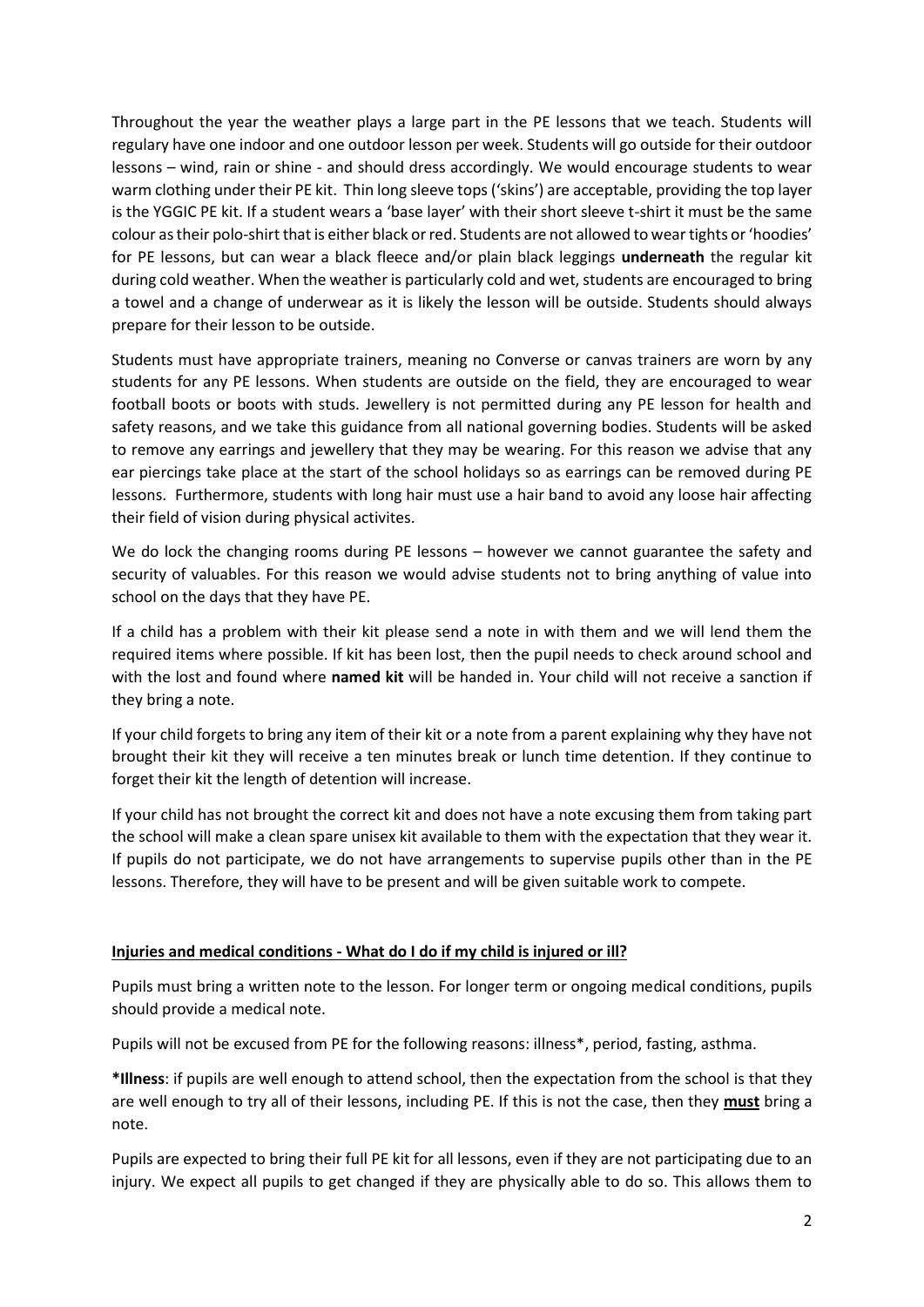participate and engage in the lesson by taking part in the areas that they are able to such as coaching, leading, officiating and evaluating work. This means that their learning continues and that they are less likely to be as far behind when they are able to fully recommence their participation. If their injury or health means they are unable to take part as outlined above parents are requested to send in a note outlining the reasons for this and attaching their doctor/hospital's recommendations for them regarding any physical activity. If the weather is poor and your child is outside they should wear suitable clothing for the weather i.e. a water proof jacket, track suit trousers etc.

## **Emergency Medication for PE lessons and fixtures**

Students are expected to take responsibility for any emergency medication that is prescribed to them, and should ensure they have this with them for all PE lessons and fixtures. Pupils' spare inhalers may be kept in the main office if requested by the student's parents. Pupils should make the main office and the PE teacher aware of any problems in advance to their PE lesson/fixture.

## **Asthma**

It is vitally important that pupils with asthma warm up slowly so their bodies are able to adjust to the increase in intensity. This means they may need to walk in the first few minutes of their warm-up before they start to jog gently. There is some excellent advice and guidance on the Asthma UK website:

#### <http://www.asthma.org.uk/knowledge-bank-living-with-asthma-exercise>

#### **Remember, being active can help your asthma**

# **"I feel much better now that I'm fit, and I've noticed my reliever inhalers last a lot longer because I don't need to use them as much."**

Eight out of ten people with asthma aren't doing enough exercise, often because they're worried it will trigger their symptoms. But actually, exercise can help your asthma, so don't let it hold you back! If your condition is stopping you from exercising see your GP or asthma nurse. They'll be able to check your medicines and help you find ways to get more active.

#### **Exercise can help you:**

- improve your lung capacity, which will help you to manage your asthma better when you exercise.
- cope better with everyday chores as you'll have more stamina.
- worry less about your asthma, and give you the confidence to manage your condition.